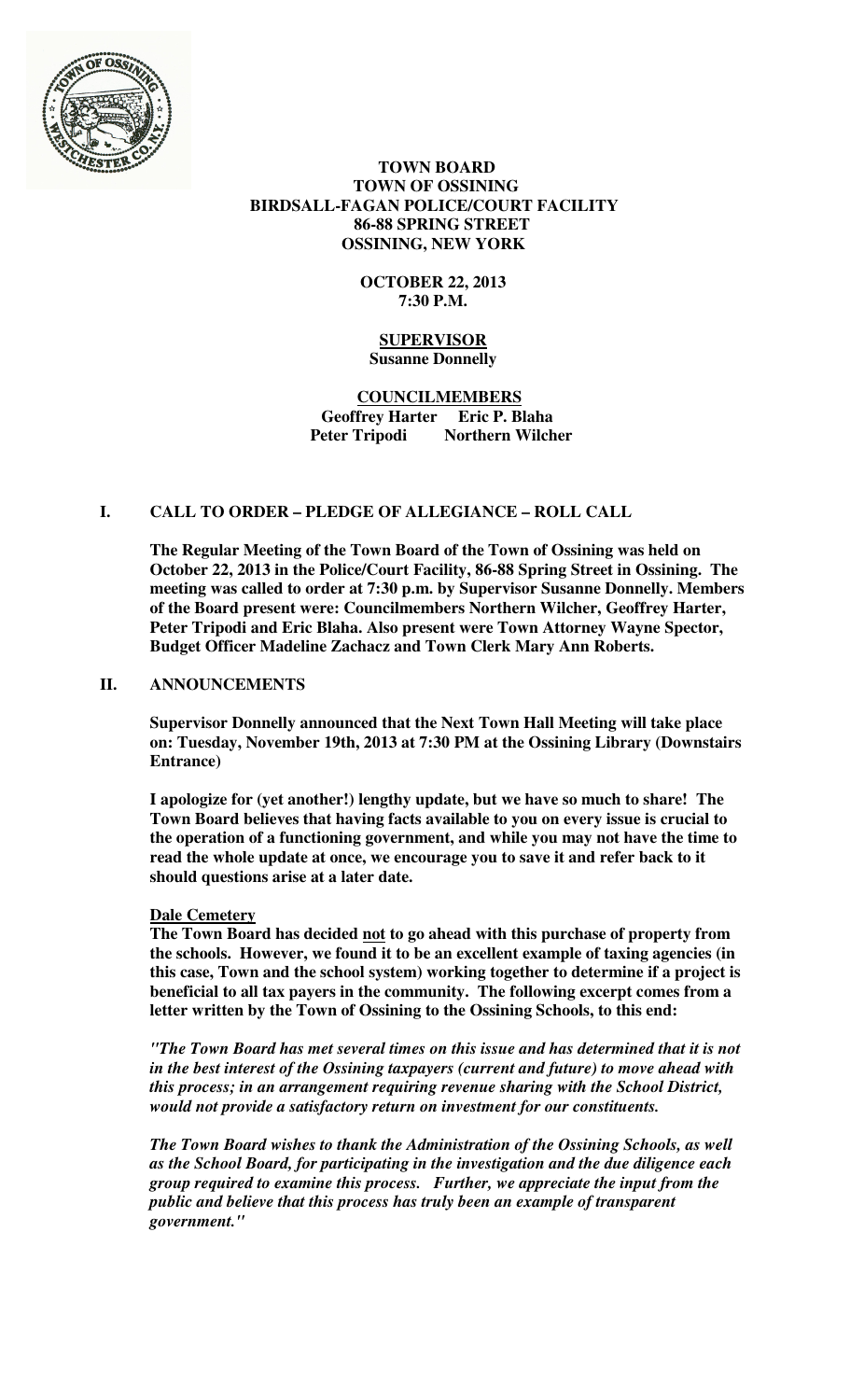# **17/20 District Annexation**

**We are in receipt of petitions submitted by a group of residents living in the Unincorporated Area of the Town who are interested in becoming a part of the Village of Briarcliff Manor. Annexation is a lengthy process that can become quite costly. It is important that you, the residents of the entire Town of Ossining, have all the facts so that you can participate in this process where and when you are permitted by New York State law.** 

**The submission of signed petitions effectively presses the "start" button on an entire process, and does not simply put item on the ballot (as has been implied by some). Over the next few months, we will keep you updated as to the step we are on and the cost of the consequent action as we proceed.** 

**In a nutshell, the steps (dictated by law) are as follows:** 

- **1. Petitions are received by the impacted municipalities (in this case, the Town of Ossining and the Village of Briarcliff Manor).**
- **2. Both municipalities must do a complete analysis of how the change will impact all shareholders including all the residents of the Unincorporated Area, and the Town of Ossining residents in the Villages of Briarcliff and Ossining.**
- **3. The two municipalities will hold a public meeting for anyone who wishes to speak or ask questions.**
- **4. Each municipality will determine whether or not they believe the proposed change is in the best interest of all the impacted residents.**
- **5. If there is not an agreement between the two municipalities, then the matter is presented to the NYS Appellate Division of the Supreme Court, which appoints an evaluator to do an in-depth financial, legal and structural analysis of the impact of annexation on all stakeholders. The analysis must also determine whether the remaining areas of the Unincorporated Town of Ossining would be able to continue to sustain necessary municipal services if the annexation were to proceed.**
- **6. If the Appellate Division determines that the proposal is indeed beneficial for the districts requesting the annexation without harming any district within the overall community, the Town schedules a vote. Only residents in Election District 17 and 20 are permitted to vote on the measure.**

**FACTS and FIGURES You Should See:** 

- **In Election District 17, there are 540 Registered VOTERS. In Election District 20, there are 550 Registered VOTERS, combining for a total of 1090 Registered Voters.**
- **The petitions had 275 valid signatures, which represents 25% of the VOTERS in those two districts.**
- **There are 4,209 Registered VOTERS in the entire Unincorporated Area of the Town of Ossining. The two districts (17 & 20) represent 25.9% of the Registered VOTERS in the Unincorporated Area of the Town of Ossining.**
- **The Taxable Value of all properties in the Unincorporated Area of the Town of Ossining is \$ 49,922,084. The Taxable Value of all properties in District 17 & 20 is \$ 16,705,798. This represents 33.4% (or roughly, 1/3) of the value of the Unincorporated Area.**
- **The remaining districts in the Unincorporated Area DO NOT automatically become part of the Village of Ossining in this case of 17 & 20 annexation. Should this be something that people who reside in those districts wish to effectuate, they should contact the Town Board via the Supervisor's Office as soon as possible.**
- **The remaining Election Districts in the Unincorporated area are Districts 13, 14, 24, 25 and 28.**

## **Ossining Boat and Canoe Club Building**

**As many of you are aware, we are conducting a Feasibility Study on the Town-owned building in Louis Engel Park that houses the Ossining Boat and Canoe Club. We have met with the OBCC membership, and our architect is moving forward with the study to determine the Town's next steps for the property. It is essential that the Town**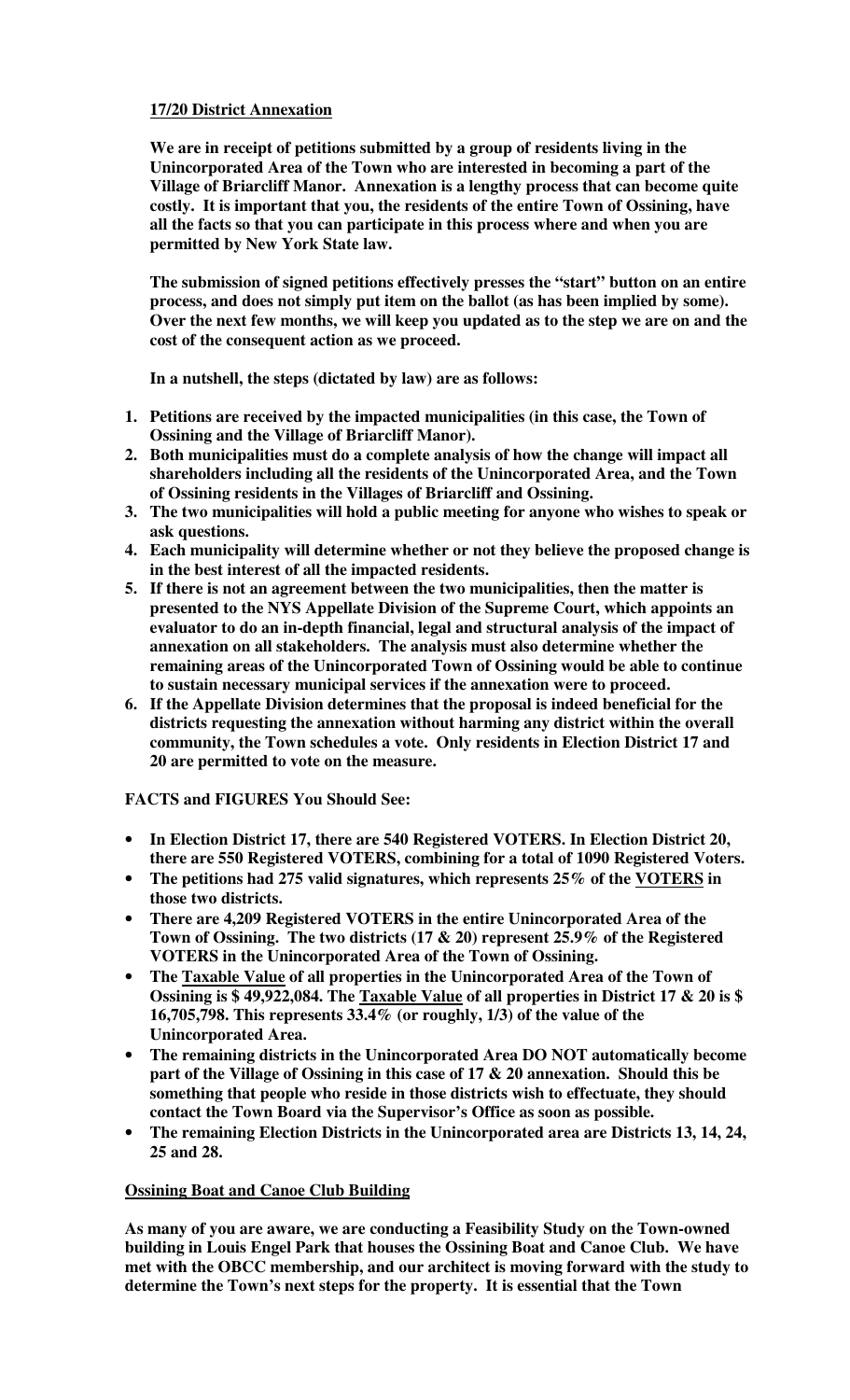**Administration and Board do everything within their power to protect the residents of the entire Town of Ossining; we are examining this situation not only for the people who use the building, but in order to protect all Town residents from any liability over and above what is deemed practical and necessary by our insurers.** 

**We have visited the building with inspectors, and will be returning for a complete and thorough inspection this Friday. As we have noted before, we are working on a "Town Projects" page for the Town Web page so that residents can monitor our progress, which we hope to have up and running by the beginning of next week. We will store all pertinent information on this page so it can be easily accessed by the public.** 

#### **BDC (Business Development Committee)**

**Calling all residents of the Town of Ossining!!! We are looking for a few good people to "step up to the plate" and work with us on the Business Development Committee. We will be accepting resumes until Monday, November 25th from interested residents of the Unincorporated Area of Ossining. Please submit a brief description of why you'd like to be involved, along with your resume of pertinent experience, to Maddi Zachacz in my office (mzachacz@townofossining.com), and read more about the BDC on the Town's website (see the agenda and minutes from the Town Board meeting held on September 10th, 2013).** 

## **Mission Statement of the Business Development Committee (BDC)**

*To work with all of the commercial property owners and/or businesses within the Town of Ossining, as well as with the Ossining and Briarcliff Chambers of Commerce in the Unincorporated Area of Ossining, to determine their needs and how the Town of Ossining may assist them through their purposes, including the development of educational programs, facilitating government contact for purposes of discovering funding opportunities and sharing community-specific news, and the production and enthusiastic promotion of activities designed to engage residents and business owners while spreading positive public relations throughout the community.* 

*To work with all taxing agencies involved in the Unincorporated Area to develop programs sharing of services, business education, internships for students, and the development, promotion and enactment of a "Shop Local" program.* 

**Town Clerk Roberts reminded the Community to attend DARE Halloween on October 31, 2013 at the Joseph G. Caputo Community Center fom 6 – 8 p.m. for games, food and fun. It's a safe place for the children.** 

**Councilman Tripodi announced that Maryknoll would be holding their annual bazaar on Saturday.** 

## **III. PUBLIC COMMENT ON AGENDA ITEMS**

## **IV. BOARD RESOLUTIONS**

#### **A. Approval of Minutes-Regular Meeting**

**Councilmember Wilcher moved and it was seconded by Councilmember Blaha that the following be approved:** 

**Resolved, that the Town Board of the Town of Ossining hereby approves the October 8, 2013, Minutes of the Regular Meeting as presented.** 

 **Motion Carried: Unanimously** 

#### **B. Approval of Minutes-Special Meeting**

**Councilmember Wilcher moved and it was seconded by Councilmember Tripodi that the following be approved:**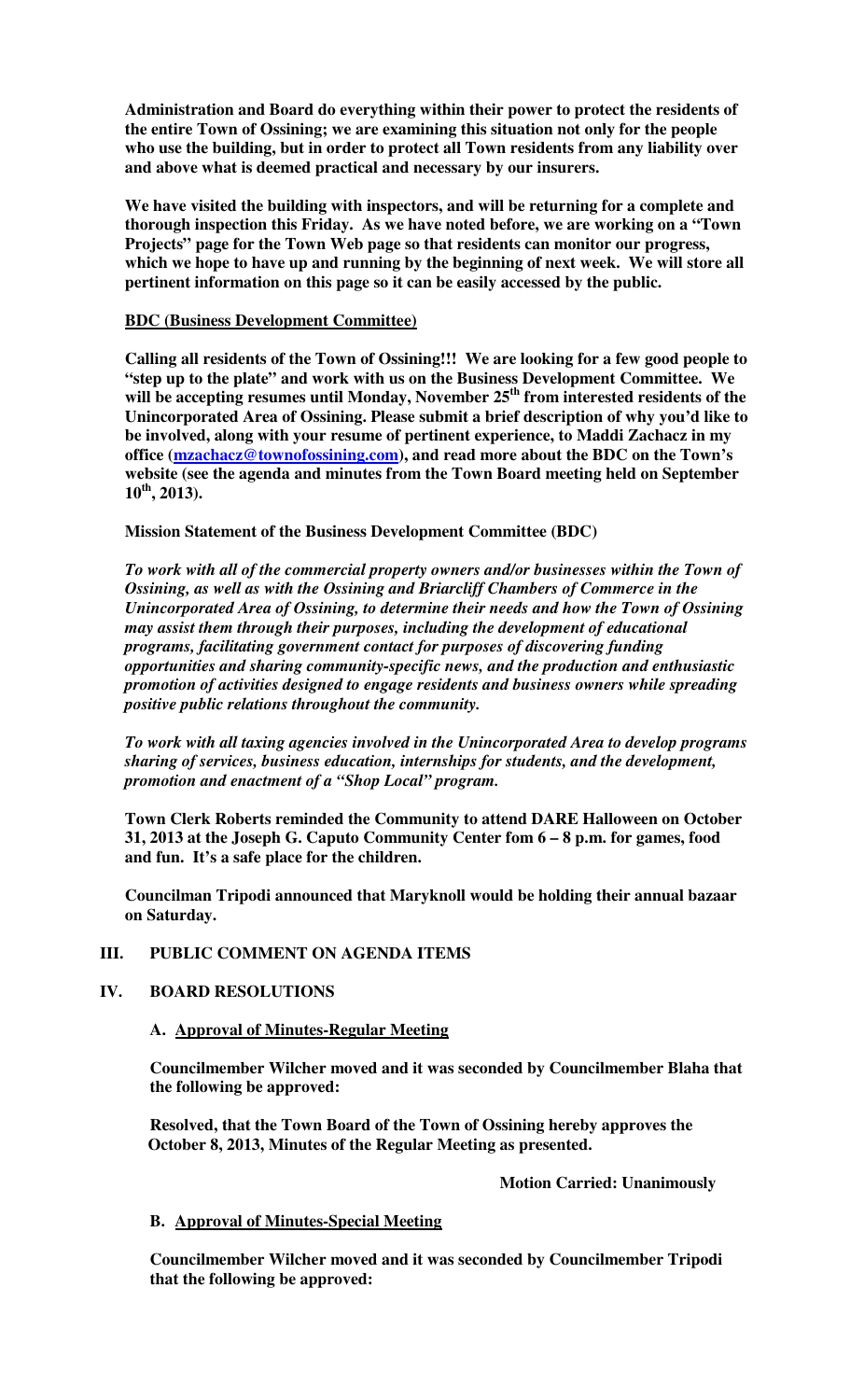**Resolved, that the Town Board of the Town of Ossining hereby approves the October 15, 2013, Minutes of the Special Meeting as presented.** 

 **Motion Carried: Unanimously** 

#### **C. Approval of Voucher Detail Report**

**Councilmember Harter moved and it was seconded by Councilmember Blaha that the following be approved:** 

**Resolved, that the Town Board of the Town of Ossining hereby approves the Voucher Detail Report dated October 22, 2013 in the amount of \$172,187.10.** 

 **Motion Carried: Unanimously** 

#### **D. RESOLUTION IN SUPPORT OF NYS LEGISLATION (Bill Nos. A7896 & S5500) TO PERMIT ENERGY AGGREGATION FOR CONSUMERS**

**Councilmember Blaha moved and it was seconded by Councilmember Wilcher that the following be approved:** 

**WHEREAS, on August 25, 2004, the New York State Public Service Commission issued a Policy Statement that outlined its vision of electric and gas retail markets, which stated, in pertinent part, that** *the provision of safe, adequate, and reliable gas and electric service at just and reasonable prices is the primary goal. Competitive markets, where feasible, are the preferred means of promoting efficient services, and are well suited to deliver just and reasonable prices, while also providing customers with the benefit of greater choice, value, and innovation***, and** 

**WHEREAS, only 22.7% of New York State residents have taken advantage of the opportunity to choose alternative electricity or gas suppliers other than the usual franchised utilities, and** 

**WHEREAS, in other states such as Illinois, Ohio and Massachusetts, Community Choice Aggregation ("CCA") programs, also known as Municipal Electric Aggregation programs, are currently serving more than ten million people and have saved consumers more than \$500 million, and** 

**WHEREAS, in some communities such as Cleveland, Ohio, 77% of residential consumers were being served competitively in 2011, an increase in the 2009 number of 20%, and** 

**WHEREAS, a modest savings on energy costs could save Westchester County businesses and residents more than \$40 million per year, and** 

**WHEREAS, the Town of Ossining wants its residents and businesses to have the opportunity to save on energy purchases, as have residents and businesses in CCA states, and** 

**WHEREAS, any CCA program in the Town will still compensate franchised utilities for the delivery of the utilities and for maintenance of and reliability in that delivery, thus allowing franchised utilities to concentrate on a resilient infrastructure, and** 

**WHEREAS, any individual consumer is free to choose to "opt-out" of CCA offerings and purchase through the franchised utility, and** 

**WHEREAS, the draft CCA pilot legislation for Westchester, known as A7896 (Paulin) and S5500 (Ball), requires that: (a) CCA customers must save on energy costs when compared to the franchised utility, in order for a municipality to execute a CCA contract; (b) the franchise utility retain its obligation to provide Service of**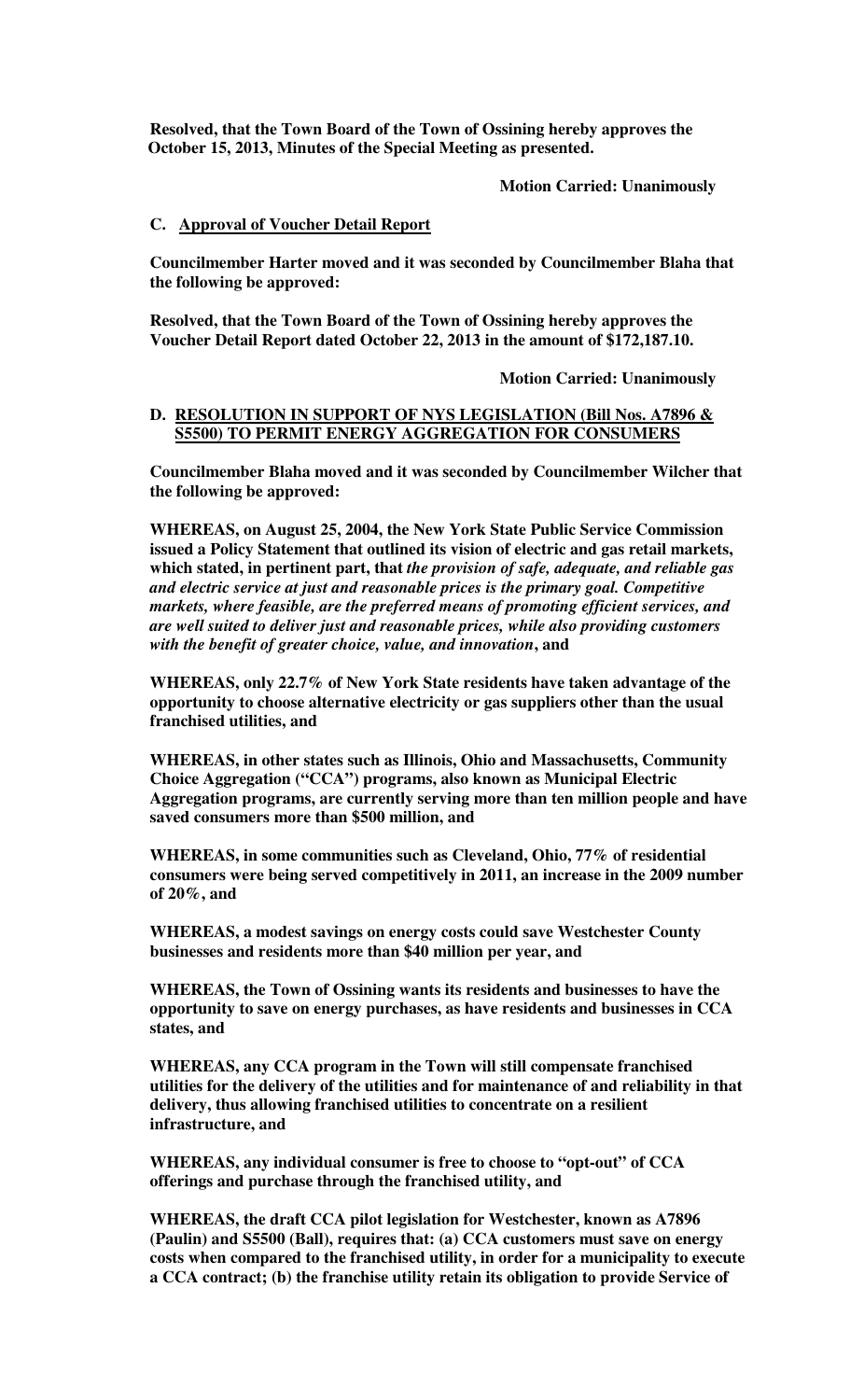**Last Resort offerings in the event a CCA supplier does not perform; and (c ) no customer who is currently purchasing energy from a free market supplier will be switched in the absence of that customer's active request to switch.** 

**NOW THEREFORE BE IT RESOLVED THAT the Town of Ossining requests timely authorization from New York State to provide the opportunity for an aggregation of consumers as described in legislative bills A7896 and S5500.** 

 **Motion Carried: Unanimously** 

# **E. Appointment-Temporary Deputy Town Clerk**

**Councilmember Wilcher moved and it was seconded by Councilmember Tripodi that the following be approved:** 

**Resolved, that the Town Board of the Town of Ossining hereby appoints Kim Palka to the position of Temporary Deputy Town Clerk to administer marriage licenses at the Sing Sing Correctional Facility effective October 22, 2013. This appointment is fully funded by the Sing Sing Correctional Facility.** 

 **Motion Carried: Unanimously** 

**F. Resolution Establishing Standard Work Day and Days Worked to be Reported for Elected and Appointed Officials**

**Councilmember Wilcher moved and it was seconded by Councilmember Harter that the following be approved:** 

**BE IT RESOLVED, that the Town of Ossining / Location code 30042 hereby establishes the following as standard work days for elected and appointed officials and will report the following days worked to the New York State and Local Employees' Retirement System based on the time keeping system records or the record of activities maintained and submitted by these officials to the clerk of this body:** 

| Title                 | Name                    | <b>Standard</b><br>Work<br>Day | Participates<br>in<br>Employer's<br>Time<br>Keeping | Days per<br>Month<br>(based on<br>Record of<br>Activities) | Number of<br>Days<br><b>Worked Per</b><br>Bi-Weekly<br>Payroll (26 |
|-----------------------|-------------------------|--------------------------------|-----------------------------------------------------|------------------------------------------------------------|--------------------------------------------------------------------|
|                       |                         |                                | System                                              |                                                            | Payrolls)                                                          |
| <b>ELECTED</b>        |                         |                                |                                                     |                                                            |                                                                    |
| Supervisor            | <b>Susanne Donnelly</b> | 7.0                            | Yes                                                 | 21.67                                                      | 10.0                                                               |
| <b>Town Clerk</b>     | Mary Ann Roberts        | 7.0                            | Yes                                                 | 21.67                                                      | 10.0                                                               |
| Town Justice          | Michael Tawil           | 6.0                            | N <sub>0</sub>                                      | 6.55                                                       | 3.023                                                              |
| Highway               | Michael G.              | 8.0                            | Yes                                                 | 21.67                                                      | 10.0                                                               |
| Superintendent        | O'Connor                |                                |                                                     |                                                            |                                                                    |
| <b>APPOINTED</b>      |                         |                                |                                                     |                                                            |                                                                    |
| <b>Budget Officer</b> | Madeline Zachacz        | 7.0                            | Yes                                                 | 21.67                                                      | 10.0                                                               |
| Assessor              | Fernando Gonzalez       | 7.0                            | Yes                                                 | 21.67                                                      | 10.0                                                               |
| Town Attorney         | <b>Wayne Spector</b>    | 6.0                            | N <sub>0</sub>                                      | 9.94                                                       | 4.588                                                              |
| Deputy Town           | Mark Reisman            | 6.0                            | N <sub>0</sub>                                      | 1.94                                                       | 0.899                                                              |
| Attorney              |                         |                                |                                                     |                                                            |                                                                    |

 **Motion Carried: Unanimously**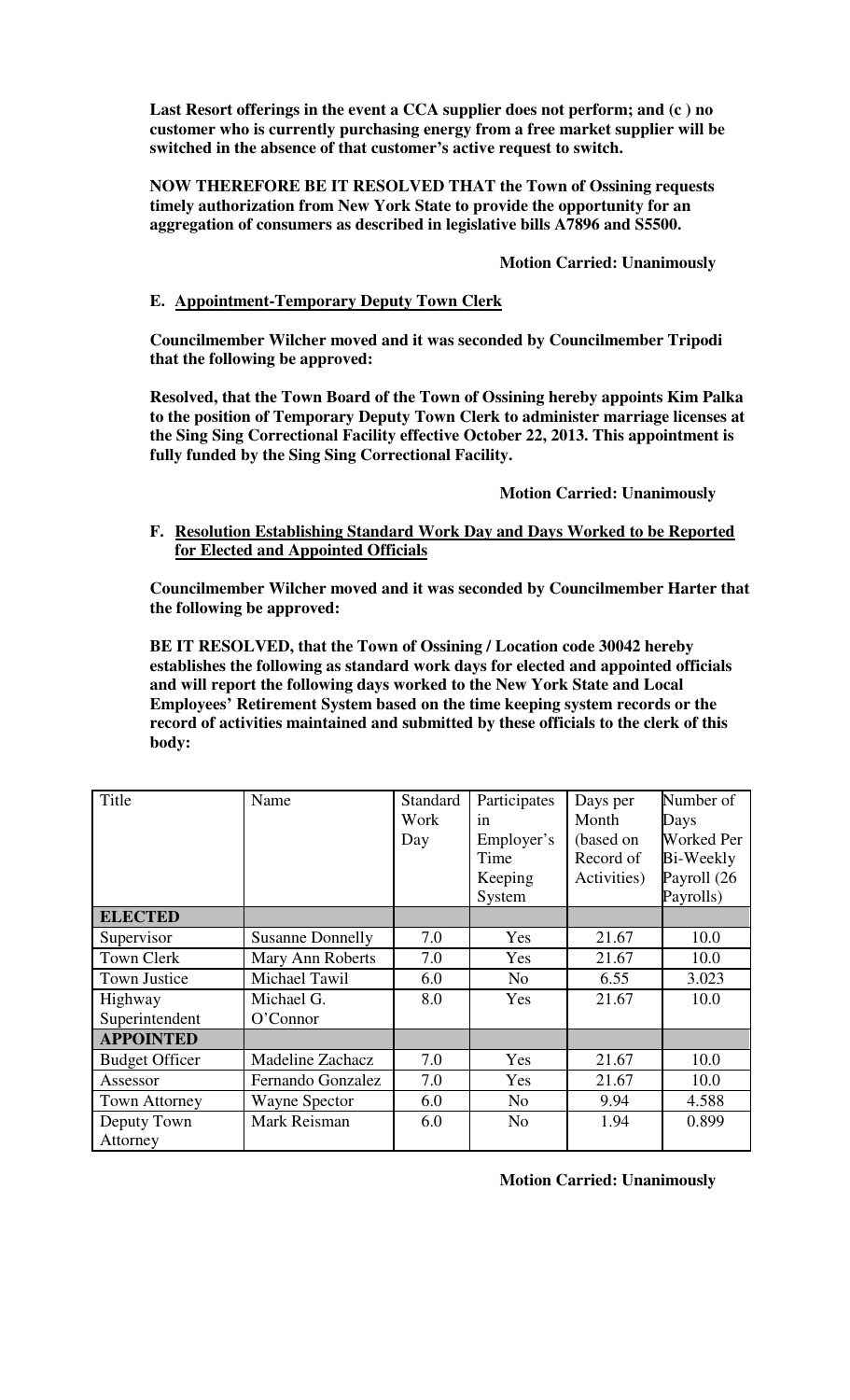#### **G. TAX CERTIORARI**

**Antonio P. Chousa vs. Town Of Ossining**

**Councilmember Harter moved and it was seconded by Councilmember Wilcher that the following be approved:** 

**WHEREAS, proceedings pursuant to Article 7 of the Real Property Tax Law of the State of New York were instituted by Antonio P. Chousa against the Town of Ossining, to review the tax assessments made on Petitioner's property located at 130-136 Spring Street in The Town of Ossining, and designated on the tax assessment map of the Town of Ossining as Section 97.07-3-80, for Tax Assessment Years 2009 -2013, which proceedings are now pending in the Supreme Court of the State of New York, County of Westchester, under Index Nos. 21848-09; 23030-10; 56951-11; 67202-12; and 64711-13; and** 

**WHEREAS, the above Petitioner has agreed to a compromise and settlement of such proceeding, subject to the approval of the Town Board, correcting and reducing the assessed valuation of its real property and improvements, as follows:** 

| <b>Assessment</b><br>Year | <u>Original Assessment</u> | <b>Revised Assessment</b> | <b>Amount of Reduction</b> |
|---------------------------|----------------------------|---------------------------|----------------------------|
| 2009-10                   | \$47,205                   | \$41,480                  | \$5,725                    |
| 2010-11                   | \$47,205                   | \$41,480                  | \$5,725                    |
| 2011-12                   | \$47,205                   | \$41,480                  | \$5,725                    |
| $2012 - 13$               | \$47.205                   | \$41,480                  | \$5,725                    |
| 2013-14                   | \$47,205                   | \$41,480                  | \$5,725                    |

97.07-3-80 (130-36 Spring Street):

 $\omega$  . The mass of  $\omega$ 

**WHEREAS, any and all refunds necessitated by said settlement will be made without interest; and WHEREAS, the Town Board, upon the recommendation of the Assessor, concurred by the Town Attorney, finds the proposed settlement appropriate and in the best interest of the Town of Ossining; now therefore it is** 

**RESOLVED, that settlement of the proceedings, on the terms set forth herein, is hereby accepted and approved, subject to the approval of the Supreme Court, Westchester County, wherein such proceedings are pending; and it is further** 

**RESOLVED, that the Town Attorney is hereby authorized and directed to procure and execute any documents necessary to effectuate such settlement; and it is further** 

**RESOLVED, subject to the approval of the Supreme Court, Westchester County, that the Assessor is authorized and directed to make the changes and corrections to the individual unit assessment on the tax assessment roll of the Town of Ossining, which will be ordered pursuant to the Consent Judgment to be entered in accordance with the terms of this settlement, and the Receiver of Taxes is authorized and directed to process and pay the refund of Town of Ossining taxes estimated to be \$ 327.05, which will be ordered pursuant to said Consent Judgment.** 

 **Motion Carried: Unanimously** 

## **V. CORRESPONDENCE TO BE RECEIVED AND FILED**

**Councilmember Wilcher moved and it was seconded by Councilmember Harter that the following be approved:**